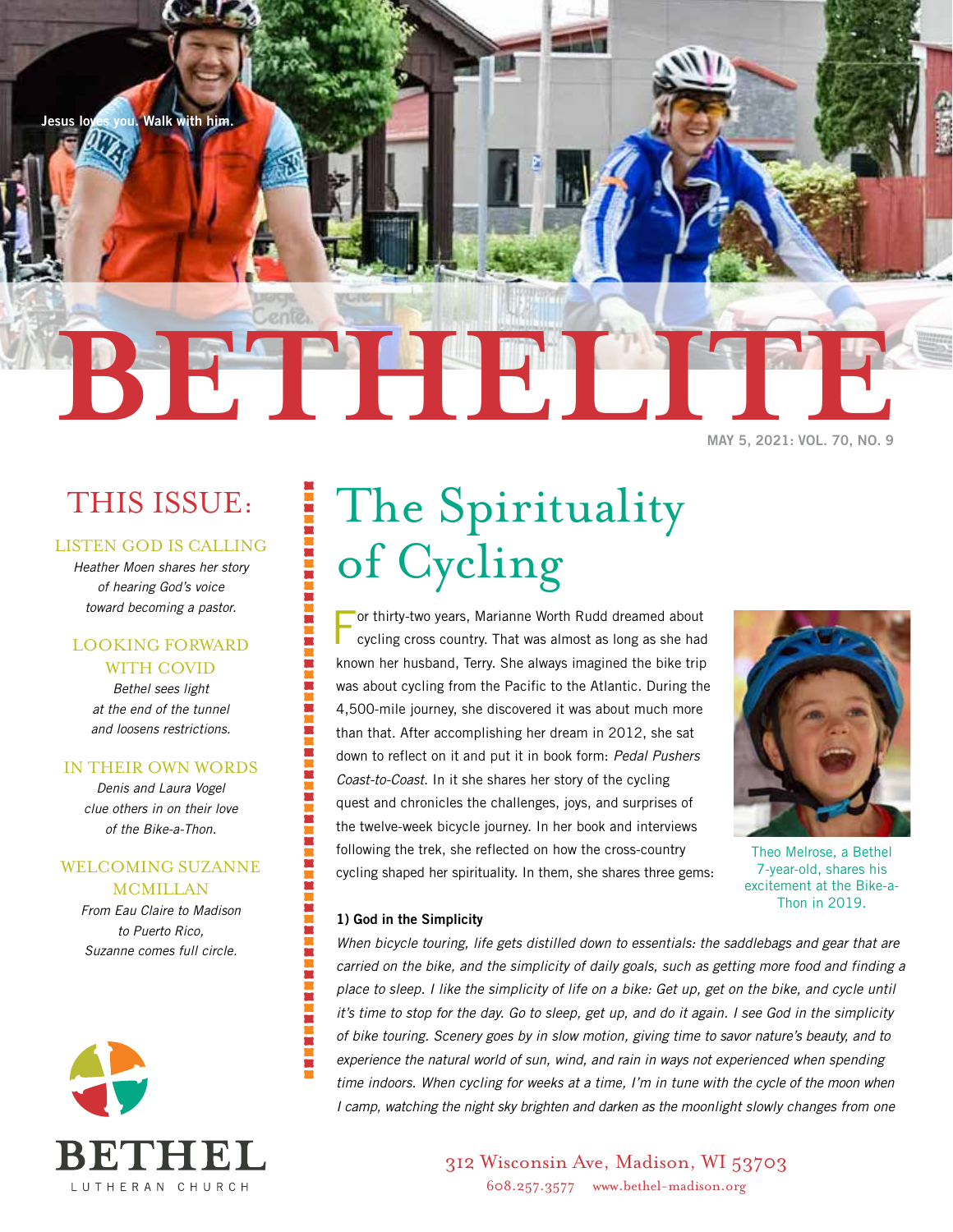

Pastor Mike pastormikebrown@ bethel-madison.org 419.345.2836

*night to another. While bike touring, I'm very aware of the moon cycle; when at home, not so much.*

#### **2) God in the Contemplation**

*The most significant aspect of the spirituality of cycling is the time for contemplation. What a gift to let one's mind wander for hours. Many people listen to music when they cycle, and while I have nothing against that, I generally cycle without music. I like the emptiness; my mind isn't funneled into a particular mood by music, but drifts on its own, guided by the sights and sounds of the scenery or whatever settles in my brain. Anything is fair game: thinking of people and experiences I've had, wrestling with problems in search of new approaches or acceptance, and letting my imagination wander, unobstructed. Leave the music* 



Marianne Rudd, author of *Pedal Pushers Coast to Coast*, has completed three cross-country U.S. bike trips. She has a Bachelor of Science in Nursing from Pacific Lutheran University and a Masters in International Education.

*in the saddlebags, or at home. I am very influenced by music; I love it, and a big part of my life is spent playing and listening to it. Music is powerful, and it easily takes you places. But where will your mind go if it's not directed by the mood of the music? Who knows? You can find out.* 

#### **3) God in Relationships**

*Get on your bike, start pedaling, and let your mind wander. Let it wander on the path of relationships—your relationship with yourself, your friends and family, your spiritual side. In my work as an oncology nurse,* 

*I frequently observed that the important things in people's lives distilled to three relationships: their relationships with themselves, their friends and family, and their God. Want to deepen those relationships? Your bicycle is the perfect venue for that. Hop on your bike and let your mind wander, and periodically nudge it in the direction of yourself, your friends and family, and your faith. You'll never run out of things to ponder as you push those pedals.*

 Coming in just a few short weeks, Bethel and friends will embark on its own spiritually enriching ride. This is the annual Bethel Horizons Bike-a-Thon. In it we also discover the three gems mentioned by Ruud. But, we also add a fourth. We reflect on the four harmonies with self, God, others, and creation. This is the treasure that is Bethel Horizons,

*This is the treasure that is Bethel Horizons.*

a vast beautiful expanse of more than 500 acres of rolling hills, bluffs, natural streams, meadows, prairies, forests, and facilities that house art, learning, fellowship, and service. Our annual Bethel Horizons camp bike outing is more than a fund-raiser. It is a

spiritual experience. We are more than raising a handful of dollars for the camp. We are raising awareness of the presence of God in creation, in others, and in ourselves. You will find information on the Bike-a-thon on pages 4 and 5 of this newsletter. Please find a way to support or participate in this trek. It' about more than pedals and pennies. It is about people finding connections with each other, with God, and the creation.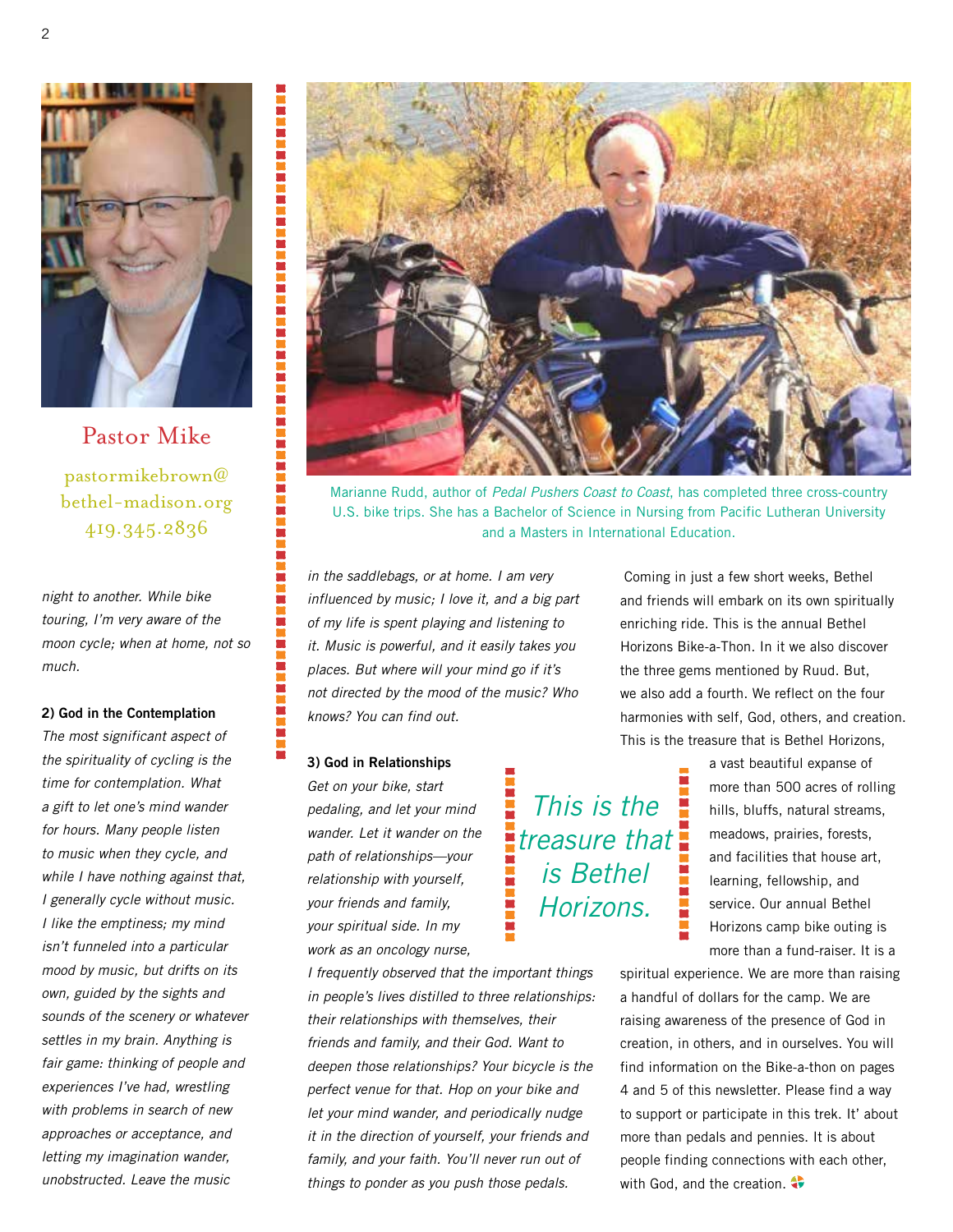# LISTEN! GOD IS CALLING Heather Moen Shares Her Call Story

I was an introspective, and spiritual c<br>God was a powerful, yet joyful, everwas an introspective, and spiritual child. present part of my inner world. As I grew, I understood that God was calling me to be in relationship with him. I wasn't sure what this meant specifically, but I had a sense that I was to take the love God gave to me and share it with others. That call to love has never become more specific. God is not terribly concerned with the details, but He is continually laying out one opportunity after another for me to love Him and love others. During my formative years I never considered a call to church ministry. There was no such thing in my world. As a Catholic girl in the 1980s, I was not even allowed to approach the altar. Instead, my life unfolded through college and into medical school.

I became a Lutheran, but my Missouri Synod church did not allow women pastors. When we prayed for those who were in seminary, I noticed a woman's name on the list. A daughter of our congregation, she would become a pastor in the ELCA. I remember sitting in the pew that day thinking that if I had been raised Lutheran, I probably would have become a pastor. Both love of science and love for people led to my vocation in medicine. The parts of me that loved poetry and prayer, writing and speaking were pushed to the side to make room for sleepless nights, overwhelming responsibility, and the critical need to be calm amid whatever chaos was unleashed. But this was the price of admission. It allowed me to be at the bedside during the most important moments in life. I lived the miracle of births and felt the pain deaths. Medicine was the reason I was there, but love was the thing I was doing. I was gaining wisdom, growing my faith, and was rewarded with love that returned tenfold what I ever gave.

There would be moments, in a hospital chapel or the sanctuary, when I would feel a quiet call in my heart to ministry. But I had



"It never occurred to me that a woman could be a pastor."

a consuming vocation, a young family, and a load of student debt. Surely ministry could not be my calling when all sensible evidence pointed to the contrary.

I was diagnosed with Type 1 diabetes shortly after my graduation from medical school. Type 1 diabetes, often called juvenile diabetes, is an auto-immune disease that results in the destruction of the part of the pancreas that makes insulin. Without artificial insulin delivered via a machine I wear attached to my body, I will become critically ill. You cannot take a vacation from diabetes; you can't ignore it. Over time it causes all sorts of complications from blindness and limb loss to kidney failure and heart attacks. As I started my career, these long-term complications were far off, but I knew that someday, some of them would come. Medicine is a physically demanding career and diabetes is an exhausting disease. I always knew my days as a doctor were numbered. A few years ago, the earliest of those complications surfaced. It was time to start thinking about how I wanted to spend the rest of my life.

I thought and prayed until I was ready to let go. I turned over my practice, said goodbye to the patients I loved, and became a stay-at-home mom and church volunteer. I found spaces for ministry in my everyday life and opportunities to share God's love with others. As I devote more of my time to our community at Bethel, I am thriving and joyful. But I have a restlessness in my spirit. I feel this call to ministry increasing. I intend to explore this call further at Wartburg Seminary in the fall.

I have received immeasurable support from my Bethel community. I have been inspired and encouraged by so many of you. Bethel's gifts to me include wise spiritual direction from Pam Shellberg, acceptance from my women's group, support from my Bible study small group, and the unconditional love of my family. I do not know where this will lead. Will I become an ordained pastor, a hospital chaplain, or a more highly educated church volunteer? I trust that wherever happens next, God will give me work to do as I love Him and share that love with others.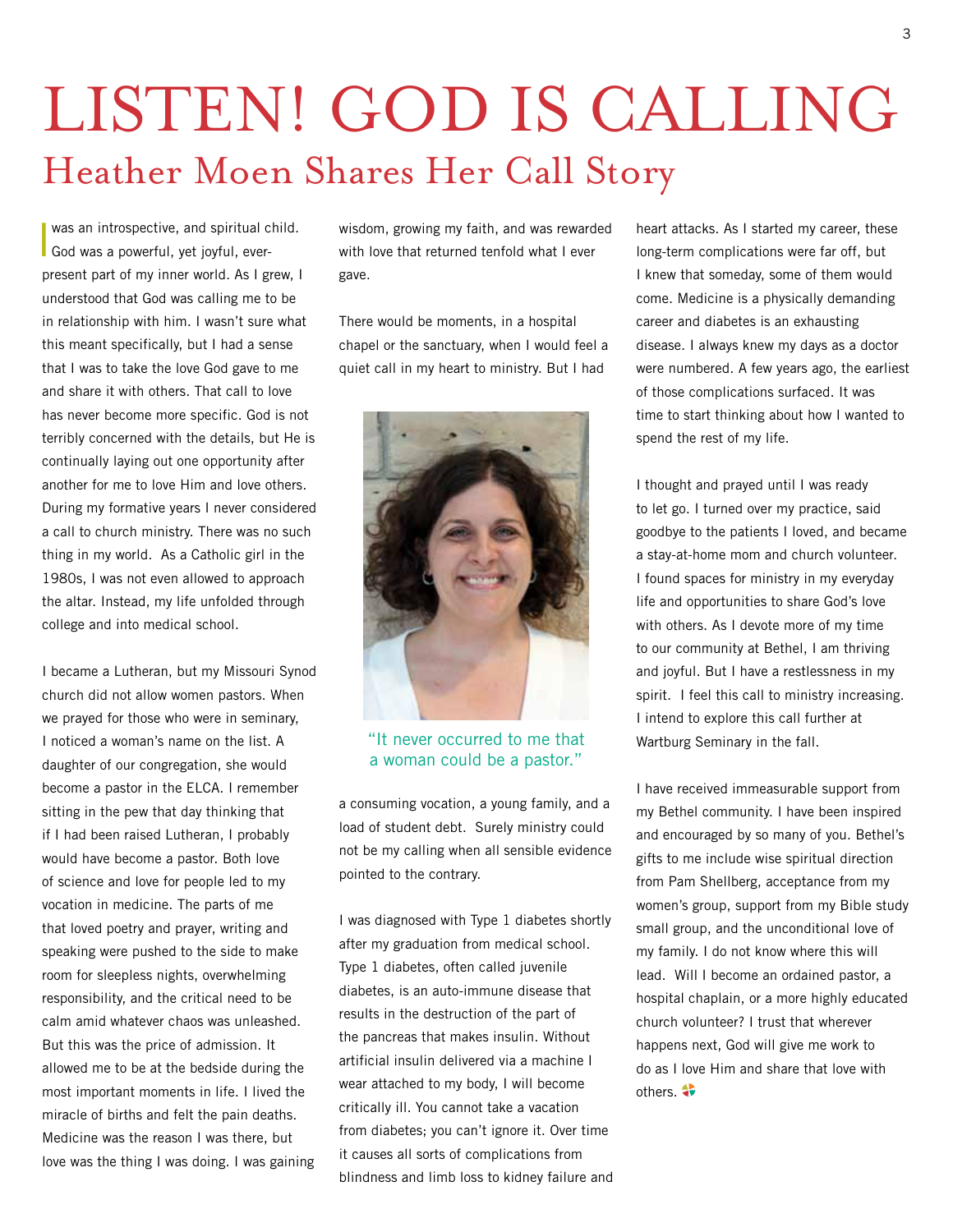

第三章第三章第三章

真言真言言

医耳耳耳耳

Eric Knueve Executive Director Bethel Horizons

BIKE, HIKE OR WALK FOR **BETHEL** HORIZONS

J oin us for the 36th Annual Bethel Horizons Bike-a-Thon on Saturday, June 5 2021! Participants and volunteers come together to raise money and awareness for the Adventure & Environmental Education Programs at Bethel Horizons. All while building community along the way!

The Bethel Horizons Bike-a-Thon starts at the Mount Horeb Train Depot and participants ride, hike or walk on the Military Ridge State Trail between Mount Horeb and Barneveld or Mount Horeb and Ridgeway and back. You chose the distance that suits you best.

# SPIKE-A

# June 5, 9am, Saturday Mt. Horeb Train Depot

When you participate in the Bike-a-Thon, you become a vital part of Bethel Horizons. You are a part of the community that fosters a better understanding of God, Self, Others, and Nature. Your donations keep the Adventure & Environmental Education Programs at Bethel Horizons going and growing! Each person who participates can take pride in knowing that they are helping people have transformative experiences in nature at Bethel Horizons. We're proud to get the majority of our funding from donations but we can't do it without you! Every dollar makes a difference to the communities we serve.

The ride is supported with rest stops along the way and a lunch/snack pack will be provided. New this year will be some additional interactive activities for our younger participants.

You can sign up at: https://tinyurl.com/3ju7wj9w



## CHECK-IN



Check-in will be at 9am Mt. Horeb Train Depot Mount Horeb, WI 53572

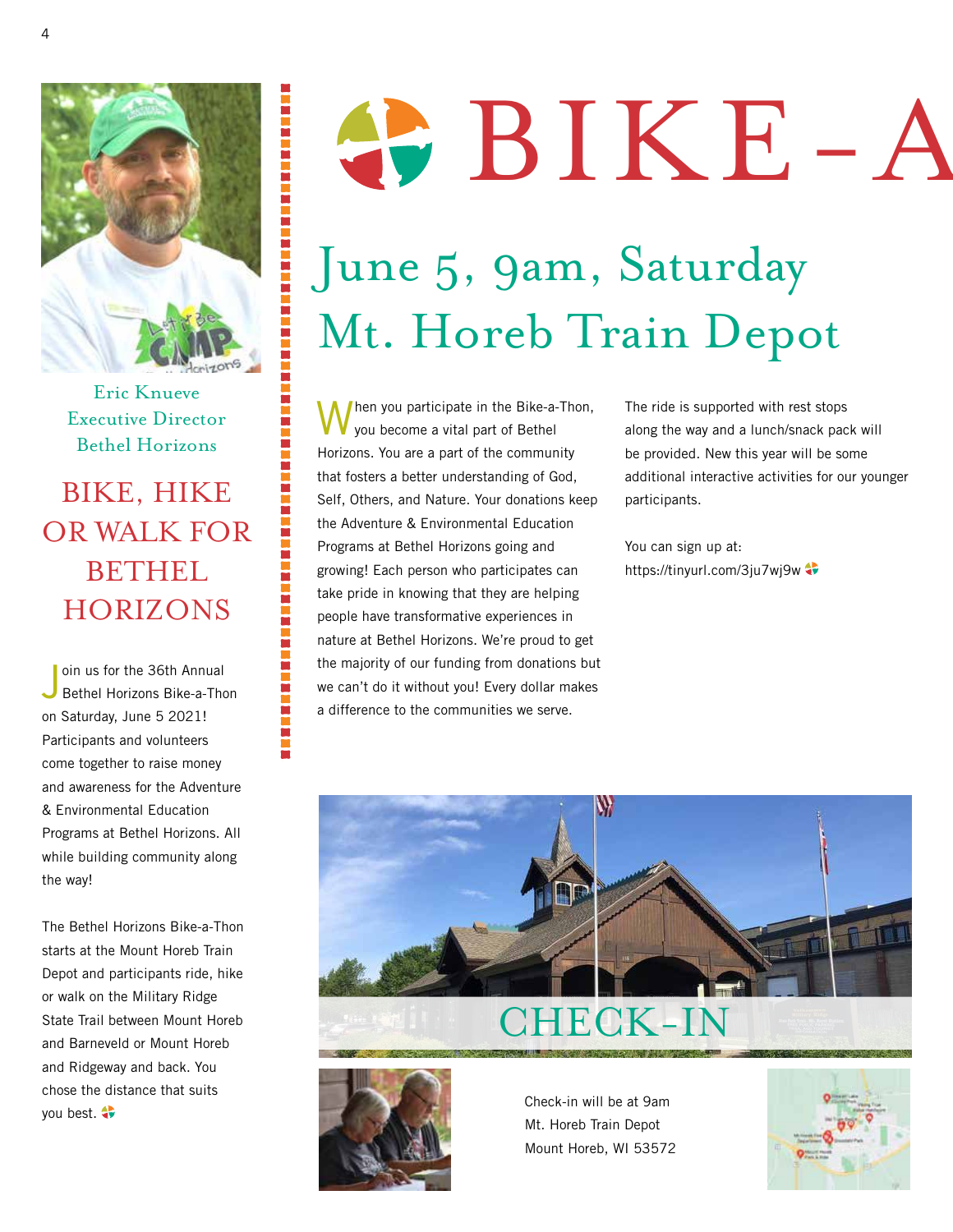

Abbie Wallhaus, Jeanne Hrovat, Denis/Laura Vogel, Joanne/Stephen Borgwardt

## In Their Own Words Denis and Laura Vogel

very year we look forward to the Bethel Horizon's Bike-a-Thon. We enjoy the scenery of the beautiful Military Ridge Trail while joining others to support Bethel Horizons. On the trail we encounter everyone from experienced riders to those that ride only once a year. In our first year we rode from Verona to Dodgeville; lately we have

*"Therefore, I urge you, brothers and sisters, in view of God's mercy, to offer your bodies as a living sacrifice, holy and pleasing to God this is your true and proper worship." –Romans 12:1*

to Barneveld and back to Riley, ending with

joining others at Riley Tavern for a beer. Spending the night at Bethel Horizons and attending the congregational picnic the following day is a  $must.$  $\bullet$ 

## Bike Safety Check

5

Budget Bicycle Center will join the Bike-a-Thon again this year perform free bike inspections at the start site (Mt. Horeb Train Station).

For a fuller inspection, tuneup, and repair, take advantage of Bethel's Pop-up Repair by Curbside Bicycles on Saturday, May 22. Cost is \$75.

opted for a more leisurely ride from Riley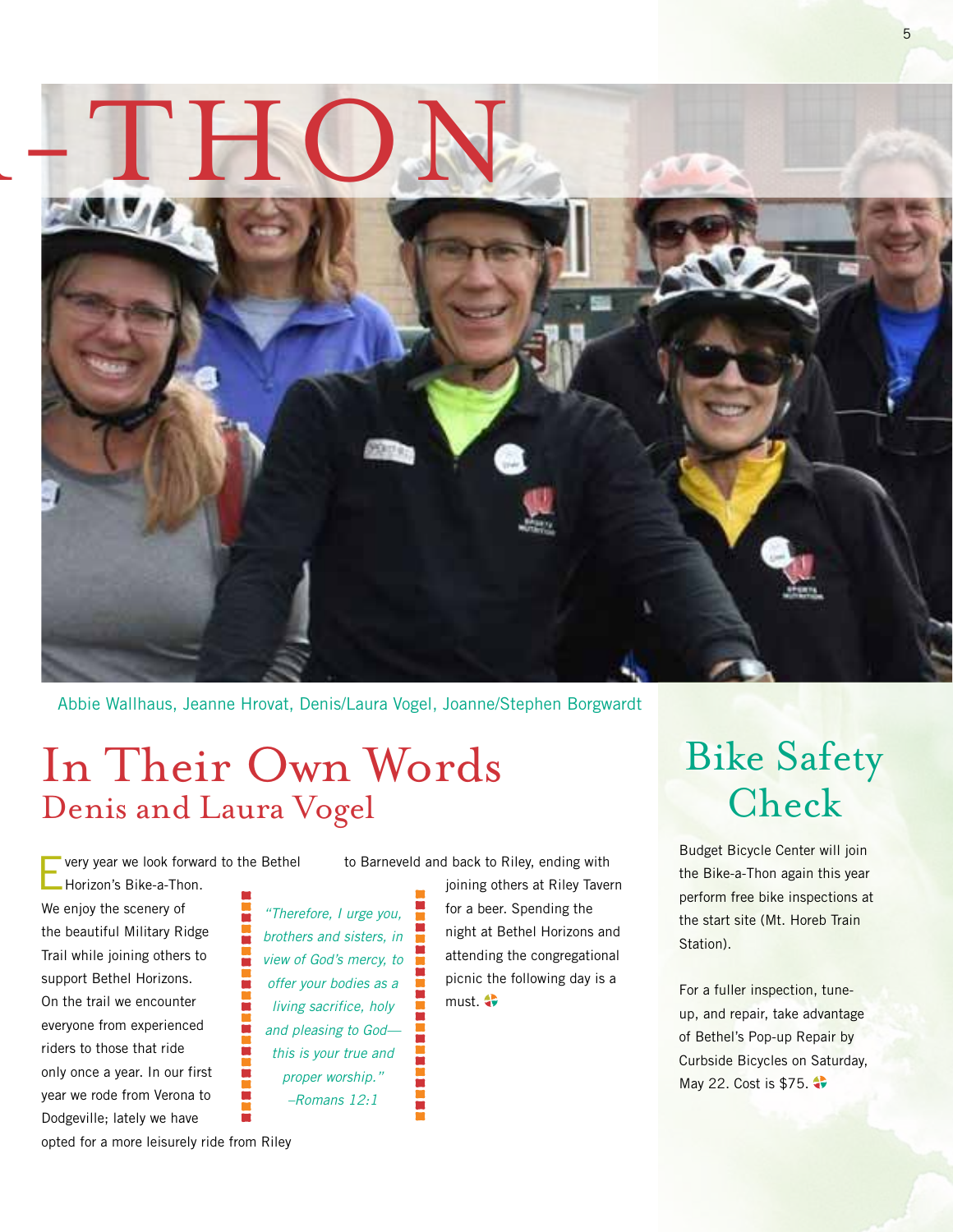

医阿里里氏试验检尿糖尿病试验检尿糖尿病试验

其實實實實實質的實質質質

SAVE THE DATE BETHEL'S **COMMUNITY** PICNIC at Bethel Horizons

4651 Co Rd ZZ Dodgeville, WI

June 6 Sunday

12:30-4pm

#### **REGISTER ONLINE HERE:**

www.bethel-madison.org/picnic

or Call Jeff at 608.257.3577

# SPRING AT HORIZONS

Bethel-Wide Gathering May 29-30, Saturday & Sunday

Join this intergenerational gathering<br>Jover Memorial Day Weekend at Bethel oin this intergenerational gathering Horizons. There is no cost for the event but pre-registration is required. All programming, lodging, and food are provided for Saturday May 29 and Sunday May 30. You have the option of early arrival on Friday and Sunday night but food service is not available for Friday night and/or Sunday night. Come for the whole time or just for a portion. A variety of activities (both organized and unstructured - do what works for you!) will be available including our newly renovated Nature Center, ropes course adventures, hiking, art and field activities, special scavenger hunts, campfire, service projects, plus a few fun surprises.

### **Saturday Schedule**

9-10 Move-in

- 10:00 Welcome
- 10:30-12:00 (Nature Center, Guided Short Hike, Art Shack, Sport Court)
- 12:00 Lunch
- 12:45 Announcements
- 1-4 Choice of Afternoon Activities High Ropes Course (minimum age Kindergarten) and Obstacle Course (any age-geared towards younger kids) Art Programming
- 4:00 Guided Hike to find Big Foot
- 5-5:45 Dinner
- 5:45 Announcements
- 6:00 Group Activity or Rest
- 7:00 Campfire w/Smores

4651 Co. Rd. ZZ, Dodgeville, WI, 53533



Molly Czech with a mystery find.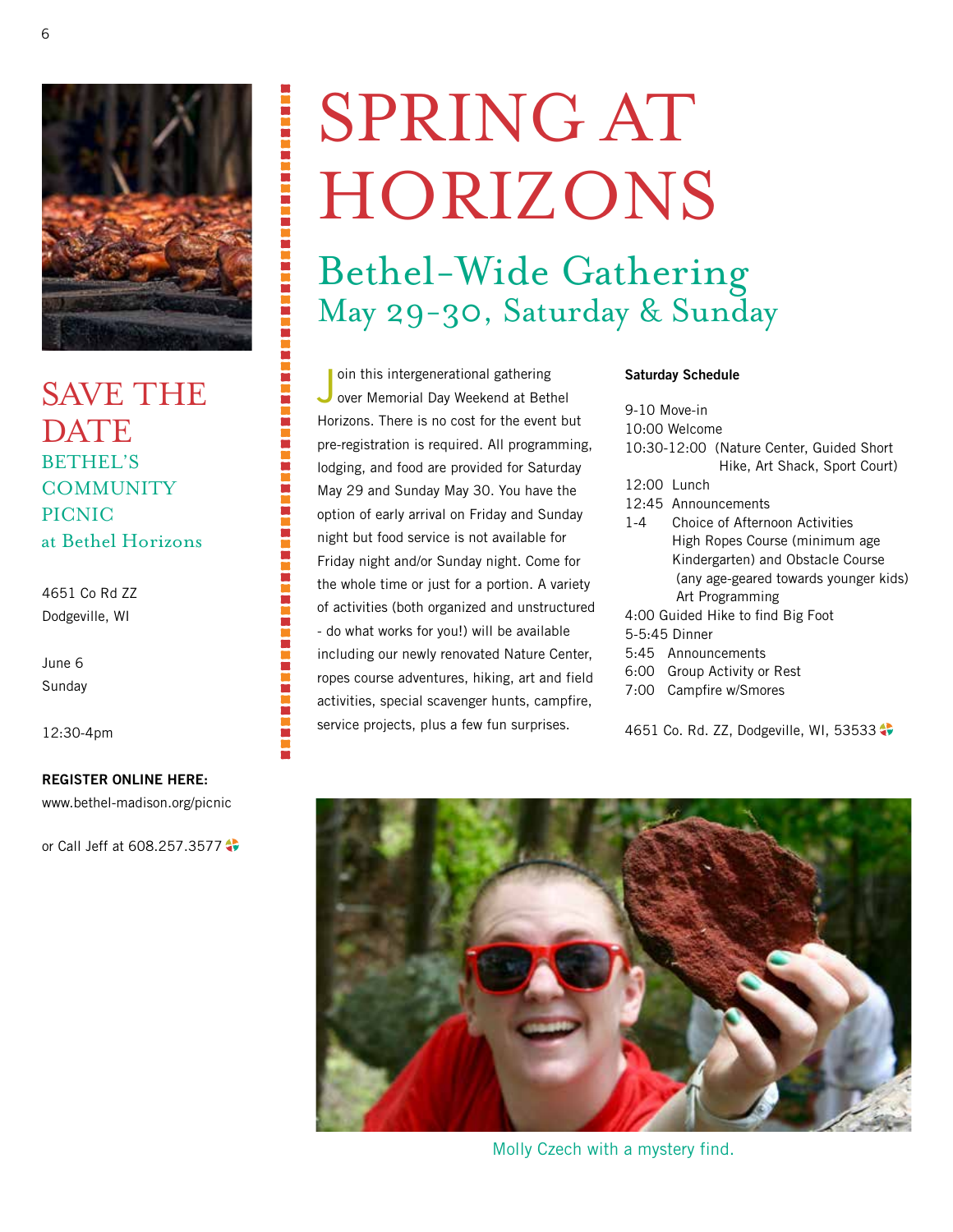

Steve, Amy, Jeff, and Alec Ready with Welcome

## Looking Forward with Covid

he COVID-19 Task Force continues to meet twice a month to monitor and discuss the information and recommendations of the CDC, Wisconsin Department of Health Services and Dane County. Based on the increased vaccination rates and CDC / Dane County guidelines, the Task Force recommended (and the HR Team and Joint Council approved) the following:

**Staff to return to on-site work by July 1.** All Bethel staff have been notified that they should plan to return to on-site work two weeks after they are fully immunized or July 1, whichever is earlier. The July 1 date was selected as this should allow ample time for

all who choose to be vaccinated to do so and achieve immunity.

**In person worship.** Bethel will continue to offer three services every Sunday for in



person worship. Attendance will be limited so pre-registration is required but you will be longer need to complete a screening questionnaire or do a temperature check upon entering the building for worship.

Masks and proper social distancing are still required.

**Building usage.** Bethel groups of 10 or less may continue to use meeting rooms on a first come, first served basis. Reservations may be made by contacting Jeff Bittner in advance to see if a room is available. Groups will be limited to one group per room per day. Group participants will no longer need to complete a screening questionnaire or record their temperature.

Individuals who are in the building will no longer need to complete the COVID questionnaire or have temperatures taken. However, you will be asked to sign-in for the purposes of contact tracing.